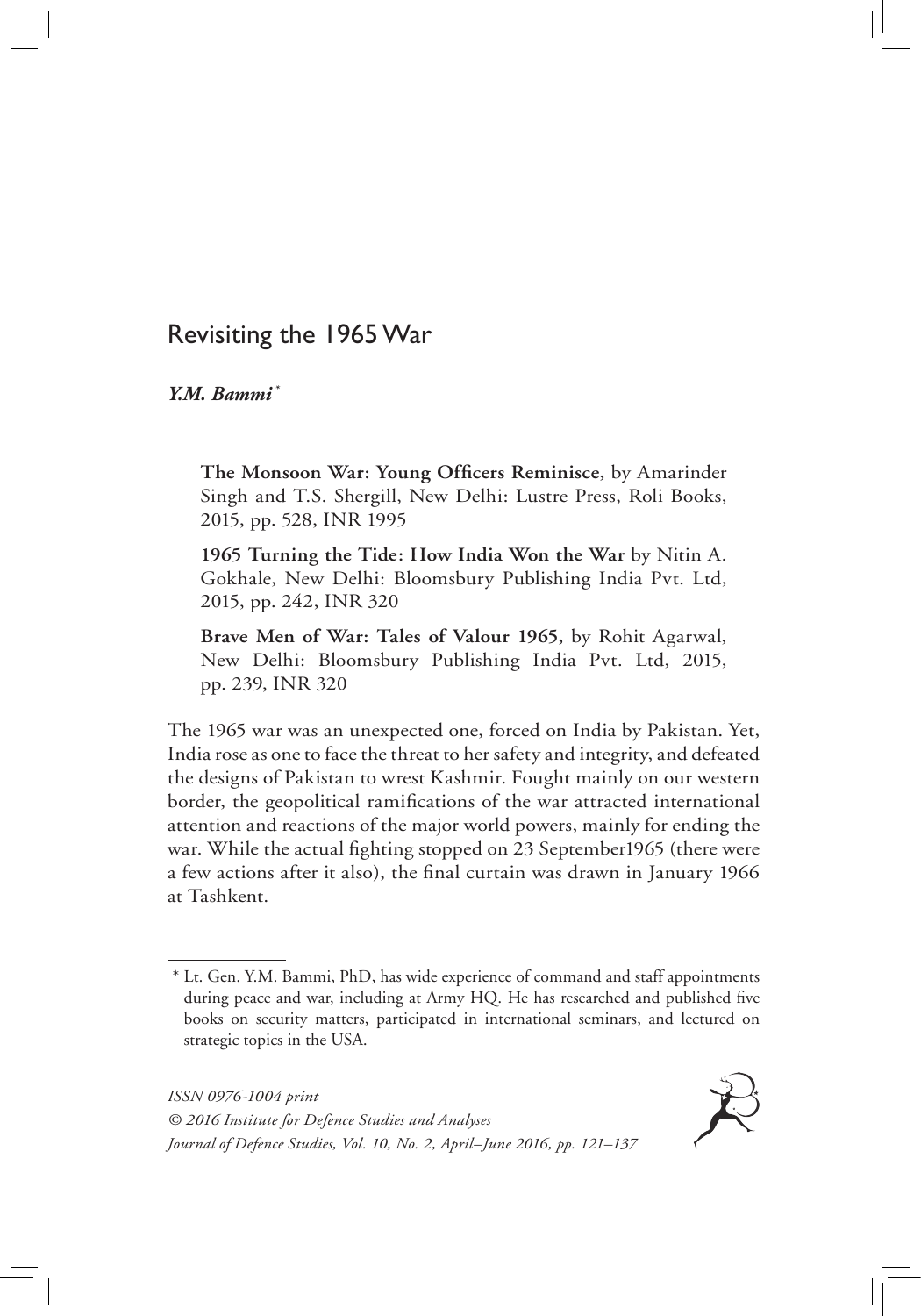Initially caught by surprise, the Indian forces responded with speed and vigour and fought with courage and determination. Though the war was mainly fought by the army and the Indian Air Force (IAF), the Indian Navy was fully geared up and played a silent part. Besides the Indian Armed Forces, the paramilitary forces, civil administration, Indian Railways and the people of India (especially those of Punjab living near the border areas), including the youth, all contributed to the war effort, often at great personal risk.

The war was covered extensively by print and radio media, and a number of books were published. Military units also recorded their participation in their regimental histories, highlighting the sacrifices made and the bravery of their men. The Historical Division of the Indian Ministry of Defence also brought out a very well-researched account.

This article reviews three of the latest books on the war. *The Monsoon War* is a holistic account of how the Western Command fought the war successfully, bringing pride and glory to the nation. The book is also unique in that it covers, in detail, the role played by the air forces and navies of both India and Pakistan during the war. Therefore, this book is being accorded more attention in this review essay.

The other two publications, *1965 Turning the Tide* and *Brave Men of War*, have been sponsored by the Centre for Land Warfare Studies (CLAWS), New Delhi, with a view to enable a common reader to know about the war. In *1965 Turning the Tide*, the author brings out lucidly the major events of the war and actions taken by India to defeat Pakistan. He establishes beyond doubt that though initially at a disadvantage, slowly and gradually India turned the tide and defeated Pakistan's designs in all facets of warfare. The important battles and actions have been covered in some detail, which are easy to follow, along with a number of maps and photos.

As the title indicates, *Brave Men of War* highlights the acts of valour, bravery, and sacrifice of the Indian soldiers. It is an inspiring record of events not very well known, and also pays a tribute and homage to our soldiers.

## **The Monsoon War**

This book is an account of events as observed by Amarinder Singh (then a young captain in the Sikh Regiment) who was aide de camp (ADC) to Lieutenant General (Lt Gen) Harbakhsh Singh, Army Commander of Western Command, in whose area of responsibility the war was fought.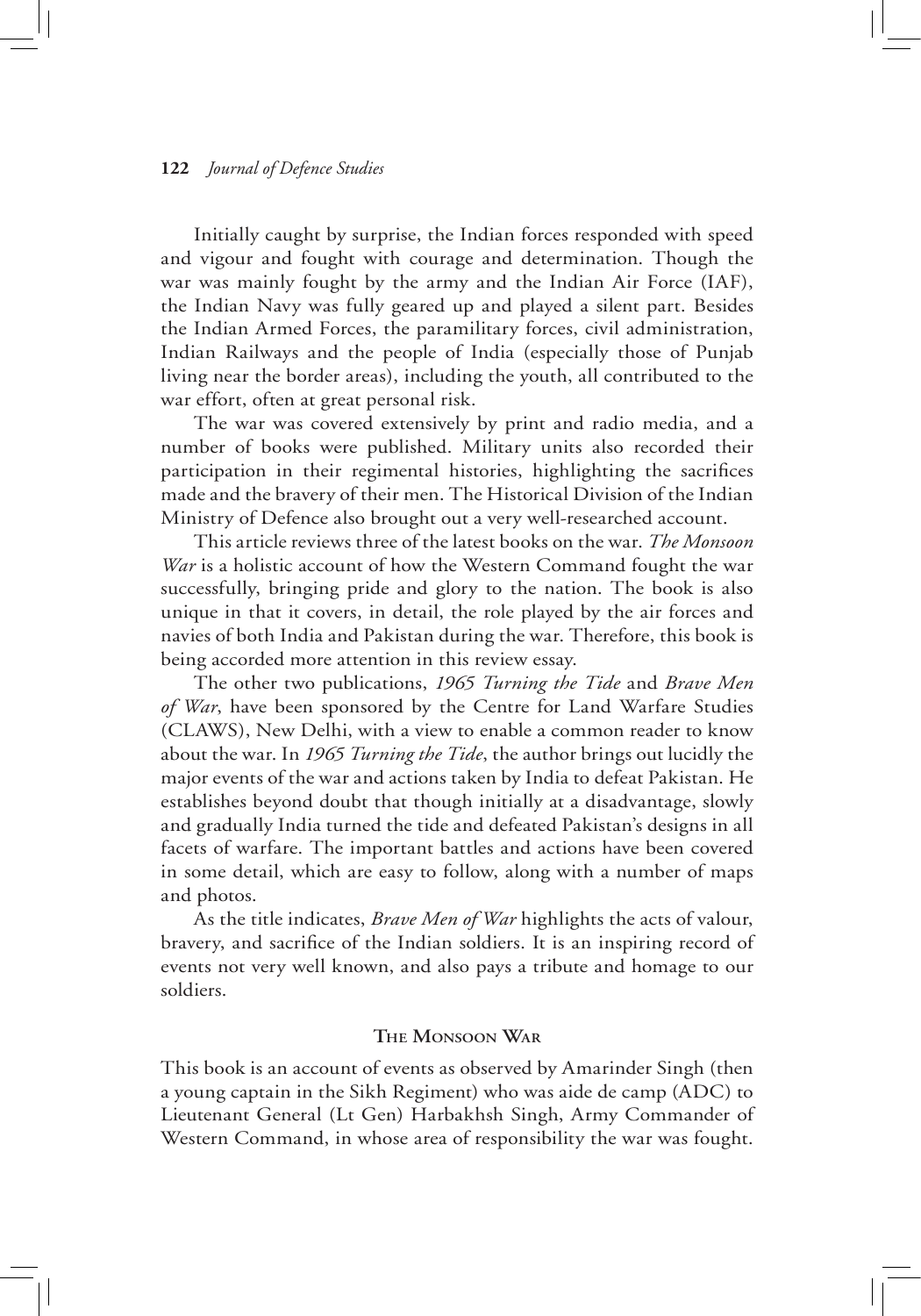As a young tank commander, Lt Gen T.S. Shergill, the co-author, fought the war in the battlefield. Thus, the book captures Amarinder's close observations of events at tactical level as also the decision-making process, and of handling of difficult (at times, critical and adverse) situations at Command level, involving complexities of Higher Direction of War. Shergill's participation in the actual combat enabled him to feel and observe the fighting valour, sacrifices and guts of soldiers at unit and sub-unit level. It is painstakingly researched and covers events not only from an Indian perspective but also from those of Pakistan and other countries.

The book is divided into eight chapters, which cover the geopolitical scenario of India and Pakistan in the early 1960s and the military aspects of the operations in each theatre, including the Rann of Kutch, XV Corps in Kashmir, Operation Riddle in XI Corps, operations of 1 Corps (Operation Nepal) in Rachna Doab area, among other events.

Chapter 1, 'Introduction', covers the prevailing strategic situation in the region during the early 1960s. It brings out that while India, having suffered a humiliating defeat in the 1962 war with China, was still recovering and restructuring her armed forces, Pakistan had bolstered her offensive capabilities due to the massive military aid received from America. The Foreign Minister of Pakistan, Zulfikar Ali Bhutto, had much influence on the policy and decision makers, and had established friendly relations with China by transferring a portion of Pakistanoccupied Kashmir (PoK) to her. Meantime, the sudden demise of Jawaharlal Nehru created a political vacuum in India. Also, India was isolated due to her non-alignment policy. The situation in Jammu and Kashmir (J&K) continued to be unstable, with substantial increase in firing incidents across the ceasefire line (CFL) from Pakistan side. Local issues had given rise to agitations, which Pakistan took a sign of unrest and anti-India sentiments. Pakistan felt confident that the time was ripe to apply her newly acquired military might to wrest Kashmir, as they felt that India would not be able to withstand a surprise hard blow.

However, to test the status of Indian capabilities, in April 1965, Pakistan first launched a limited offensive in the Rann of Kutch, while simultaneously planning for a large-scale infiltration in Kashmir, as Operation Gibraltar.

Chapter 2, 'The Kutch Affair', talks about the offensive in the Rann of Kutch. This area of operations has been included as it provides a prelude to the 1965 war at the national level. Besides historical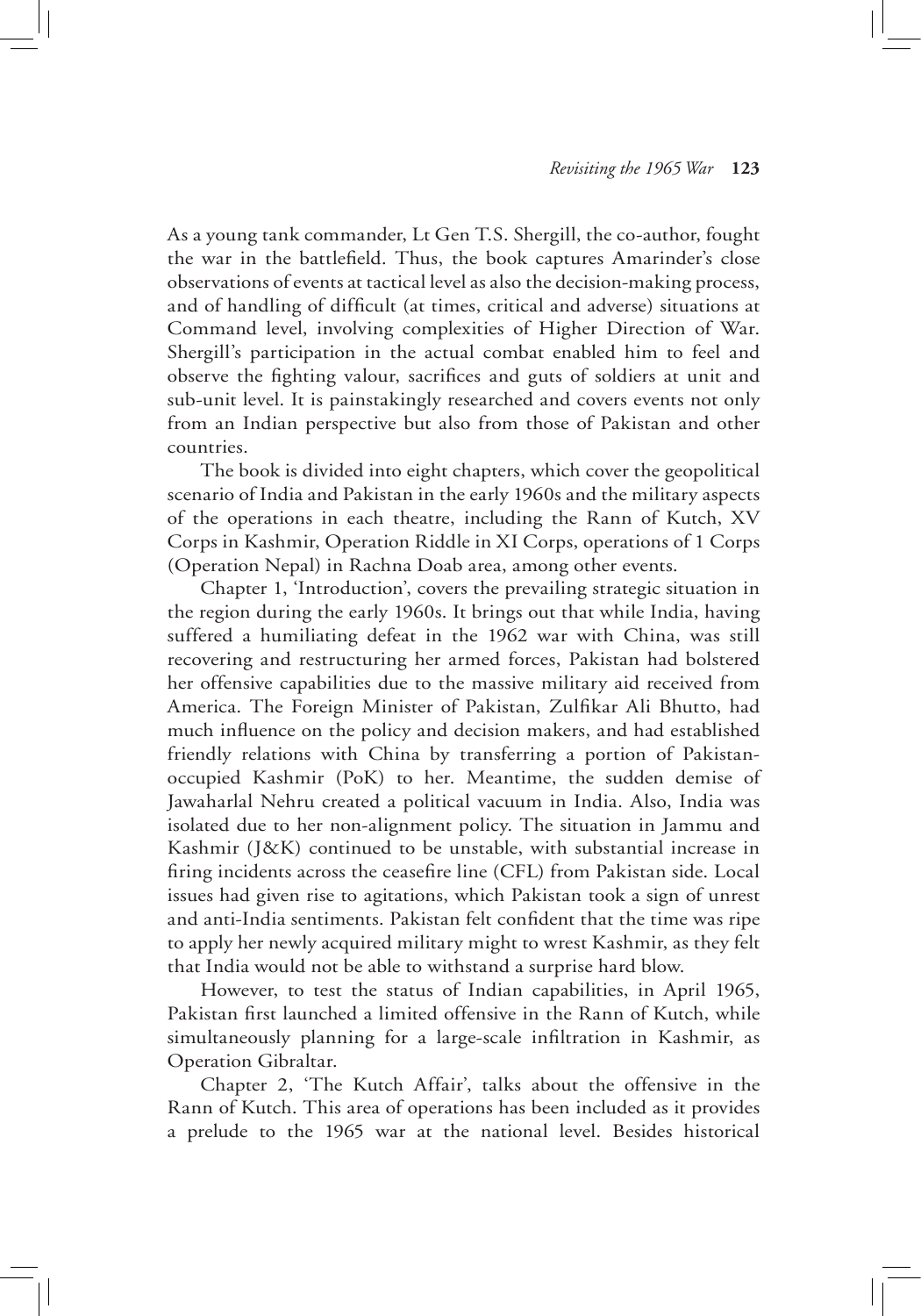background and terrain, the nibbling actions initiated by Pakistan in the desolate salt desert from February1965, leading to an open military aggression in April–May 1965, have been mentioned sequentially. The Indian response has also been covered in adequate detail, along with the reactions of international powers, the ceasefire arranged by Britain and the assessment of the incident by Ayub. The fact that Bhutto was able to convince Ayub that the Indian Army had come out second, and would not be able to face the re-energised and equipped Pakistani Army, led him to authorise launching of Operation Gibraltar in Kashmir.

Chapter 3, 'The Kashmir Theatre: XV Corps—Operations in J&K', gives the details of the Gibraltar Force raised by General Officer Commanding (GOC) 12 Division of Pakistan Army. Its tasking, organisation, concept of operations and area of infiltrations have been well documented and explained with maps. The reservations and views of Commander-in-Chief, General Musa, to the plan, and even of Ayub, have been mentioned.

The authors mention that Lieutenant General (Lt Gen) Harbaksh Singh appreciated the threat of infiltration by Pakistan via Haji Pir into the Valley because of his prior experiences in J&K. Hence, he tasked Lt Gen Katoch, GOC XV Corps, to plan for its capture. Gen Katoch assigned the task to GOC 19 Div, who in turn ordered Brigadier (Brig) Z.C. Bakhsi, VrC, to plan the operation. During his visit to the Valley, General (Gen) J.N. Chaudhuri, Chief of the Army Staff (COAS), gave his approval for the operation. The Army Commander also gave orders for drawing up plans for clearing of the Uri–Punch Bulge, which involved coordinated operations by both 19 and 25 Infantry Divisions.

While anti-infiltration operations were launched in the Valley and Jammu region south of Pir Panjal, simultaneous planning was started for launching trans-CFL operations in Tithwal (opposite Neelam Valley) and in Kargil (feature Pt 13620). Adequate forces like 2 Sikh were also moved to Punch, for these operations.

As is well known now, though Operation Gibraltar was well conceived and launched, it failed miserably from the start. Instead of supporting the Pakistani infiltrators, the people of Kashmir did not give them any help and there was no 'uprising'. In fact, they were the first ones to detect them. They alerted the police and the army, who reacted with speed and vigour to round them up. Thus, by third week of August 1965, the situation had been stabilised in the Valley, and the forces were ready to switch to the offensive across the CFL. The deliberations and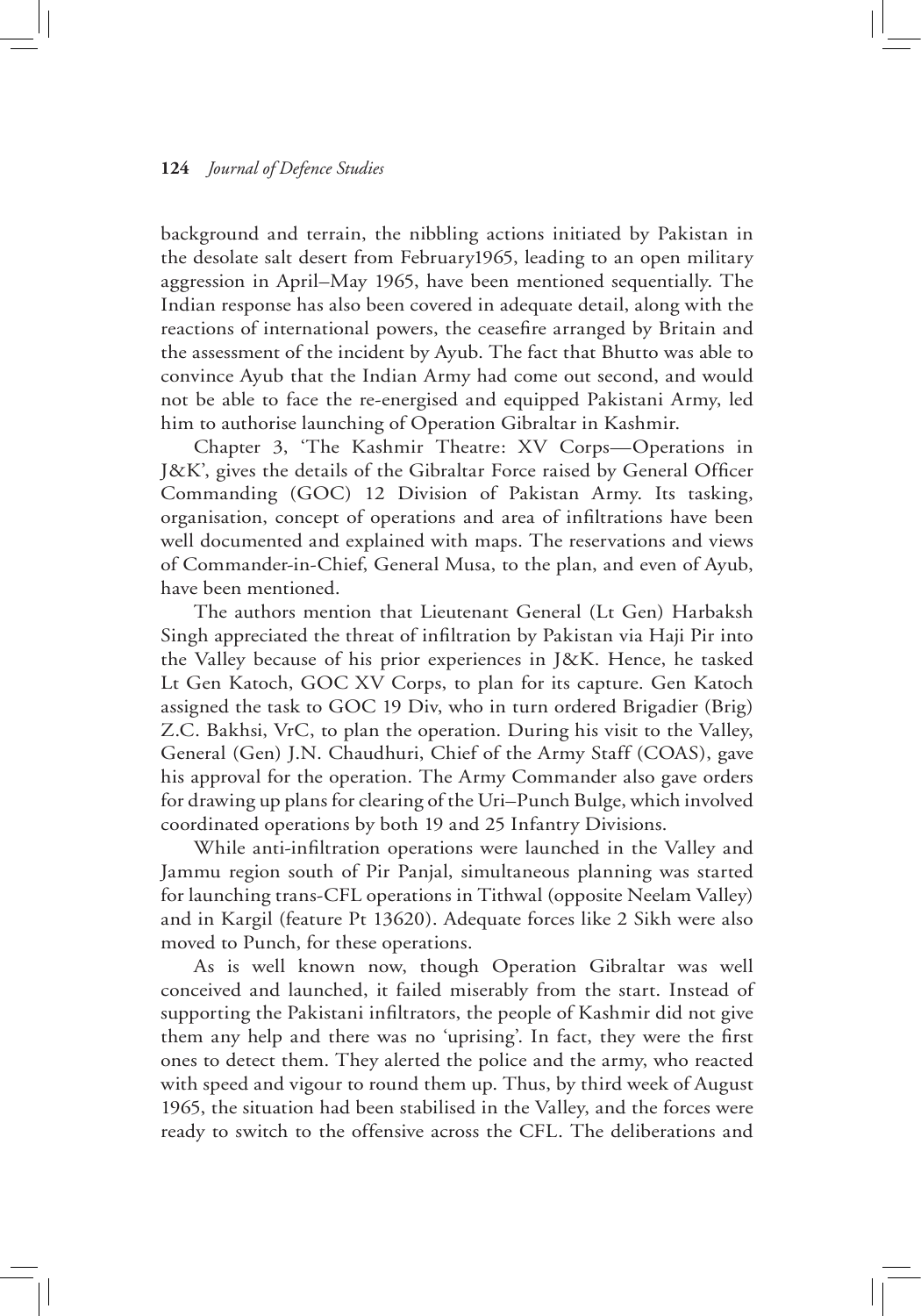finalisation of details of the offensive plans of XV Corps have also been narrated in the chapter.

The execution of various operations, for example, OP BAKSHI and OP FAULAD (the attack on Haji Pir and its capture by brave troops of 1 Para), has been very well covered with the help of maps. Reactions of Pakistan troops, counter-attacks launched by them and the gallantry and leadership shown by officers like Major (Maj) Ranjit Singh Dyal and Lieutenant Colonel (Lt Col) N.C. Khanna, all have been mentioned in detail. The role played by other units (like 19 Punjab), including the artillery and other supporting arms, has also been covered. The narrative is coherent and enables the reader to follow the events as they took place.

The battle account then shifts south to the Chhamb Sector, where OPERATION GRANDSLAM—the Pakistani offensive with tanks was launched in September 1965, in the plains sector—for the capture of Akhnoor Bridge on the vital communication link. To enable a non-military reader to follow the actions and events, a brief terrain analysis has been given along with maps, showing initial deployment and subsequent actions of opposite forces. While the threat perception of Indian military leaders has been given, the reasons for Pakistan's achieving strategic and tactical surprise in this sector could have been brought out as well. The gallant actions fought by Indian troops, especially by C Squadron of 20 Lancers, under Major Bhaskar Roy, are well covered. The prompt and bold decision of India's national leadership to employ IAF in the war that, despite a few initial mishaps, blunted the Pakistani offensive and greatly enabled turning of the tide, has also been addressed.

The progress of the battle, which saw many swings, has been chronologically and systematically narrated, down to sub-unit level. After the initial surprise achieved and success gained, the two-day pause in Pakistani operations (due to change of command of GOC) resulted in their offensive losing its speed and momentum, while it gave Indian troops an opportunity to reorganise their second tier of defences. At the national level, the decision-making process of Indian leadership under Prime Minister (PM) Lal Bahadur Shastri and Defence Minister Y.B. Chavan, to launch an offensive across the international border, into Pakistan, has been well covered.

The Indian offensive action, declaration of an all-out war, resolute political leadership and the bravery shown by her armed forces came as a surprise to Pakistan's leadership. However, Pakistan's offensive in Khem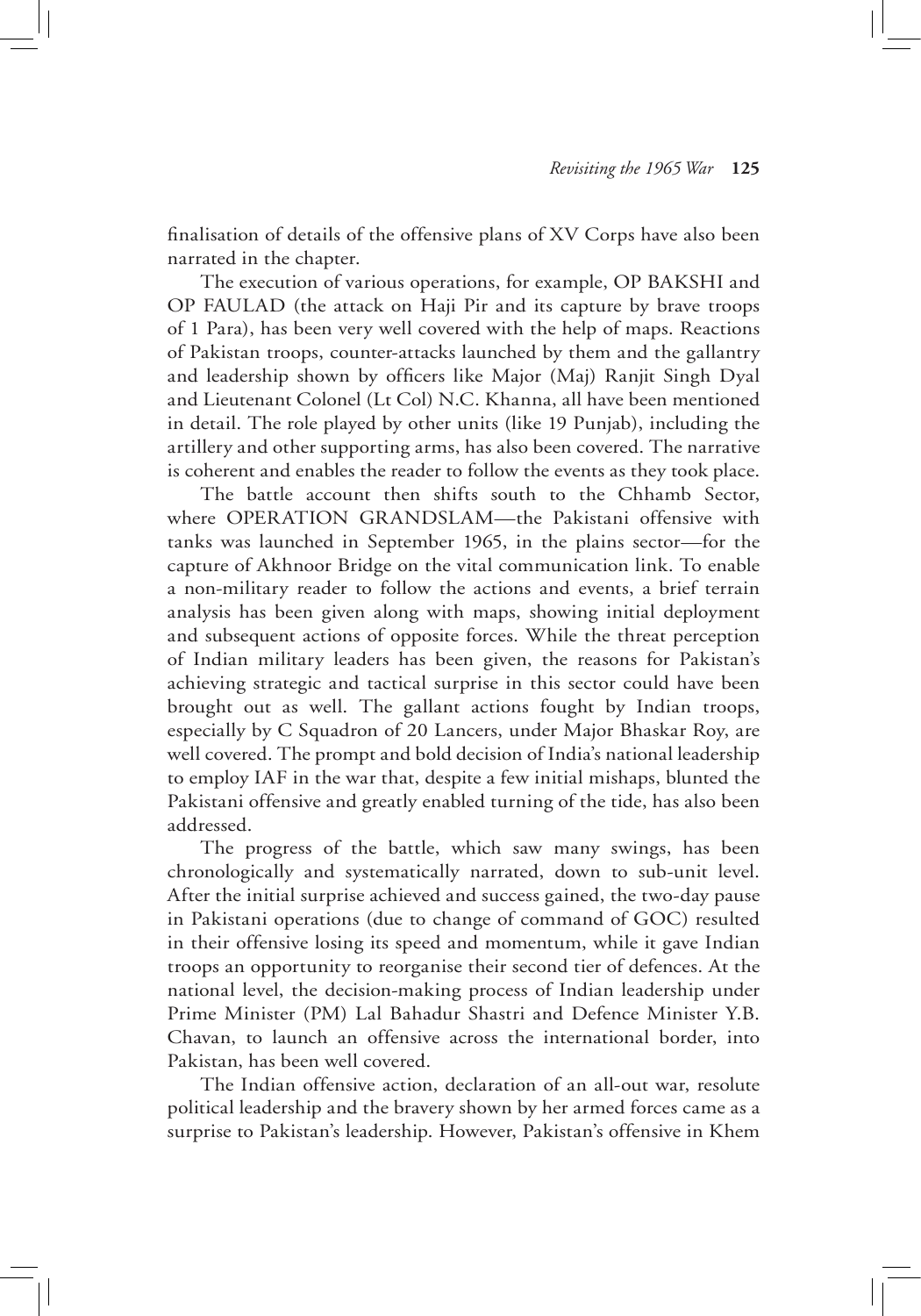Karan sector, which is covered in the next chapter, also took the Indians by surprise.

The next chapter is 'Operation Riddle: XI Corps Defensive and Offensive Battles in the Punjab' (Chapter 4). After the Rann of Kutch episode and the infiltration attempts followed by attack in Akhnoor sector, it was the plains sectors of the Punjab and Jammu region which saw bitter fighting, from 5 September 1965 to 23 September 1965. Both sides fought with determination, employing all weapons and aircrafts in their inventory, in their attempt to capture strategic obstacles and objectives and stretches of fertile land.

The chapter covers the terrain, obstacle system, cultivation pattern and road communications linking important towns and villages (often with built-up areas). The ORBAT (order of battle) of 11 Corps, defensive and offensive tasks allotted to it, the threat analysis and the relationship between higher commanders have been well covered. At the strategic level, the chapter brings out that while, initially, offensive of 11 Corps from Punjab and by 1 Corps (covered in the next chapter) from Jammu area had been planned for simultaneous start, due to the extra time required for concentration by units of 1 Corps, 11 Corps was allowed to launch the offensive independently, in advance. This decision was taken to reduce the threat to Akhnoor.

 The possibility of a Pakistani offensive from Kasur, along and between Beas–Ravi corridor towards Harike, and the suitability of terrain for tank warfare had been kept in mind while allocating armour to XI Corps. Yet, how the concentration of a major Pakistani force at Kasur (opposite Khem Karan)—enabling them to initially achieve a tactical surprise (just as a week earlier in Akhnoor sector)—went unnoticed, could have been explained. Fortunately, Pakistan's intelligence was no better as they were equally surprised when 11 Corps went on the offensive across the international border on the morning of 5 September on three axis towards Lahore, achieving tactical surprise and initial successes, including a bridgehead across the Ichhogil Canal (by 3 JAT near Batanagar, opposite Lahore). Absence of the IAF to support the Indian Army initially (which gave much advantage to the Pakistan Air Force [PAF]) has also not been explained.

The 11 Corps offensive has been explained in detail by means of maps, separately for each thrust line, by 15 Infantry Division (Amritsar– Lahore), by 7 Infantry Division (Khalra–Barki) and by 4 Mountain Division (Taran Taran–Khem Karan–Kasur). Operations by Indian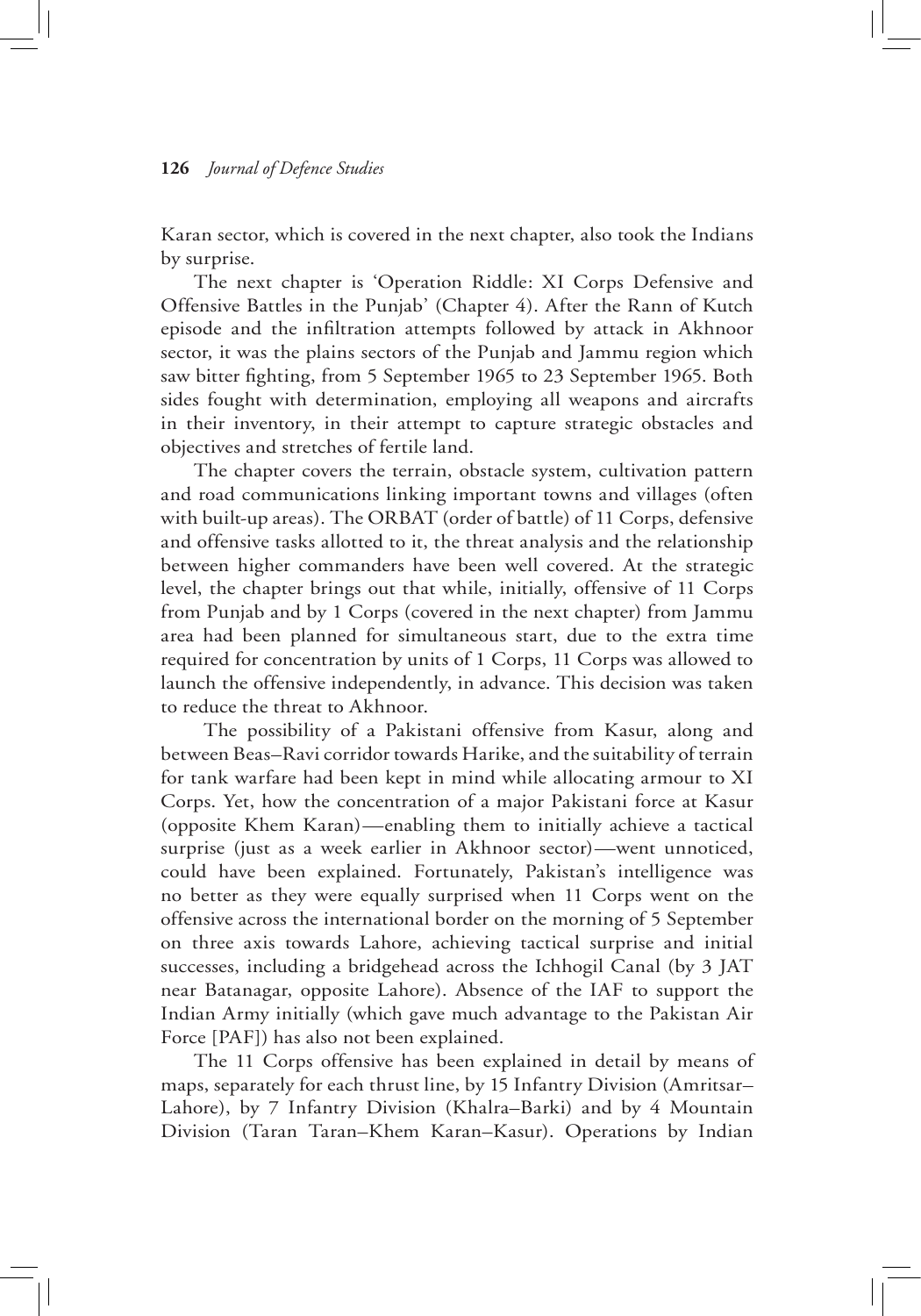forces grouped for capture of Sulemanki Headworks and desert sectors in the south, have also been covered. Events and actions of frequent redeployment of armoured sub-units/units and their good gunnery resulted in a distinct advantage for India, resulting in the destruction of a large number of superior Patton tanks of the Pakistan Army. The determined defensive battles fought by 4 Grenadiers and the gallantry shown by unit's anti-tank detachment under Company Quartermaster Havildar (CQMH) Abdul Hamid have been vividly described. Two events, that is, how the unintentional flooding caused by a damaged drain slowed down the advance of Pakistan's armoured division and how the ambush of the Pakistan GOC impacted on the offensive plan, have been well narrated.

The chapter concludes that the Army Commander went wrong in his assessment in sending 4 SIKH on a mission behind the enemy lines without adequate planning and preparation, and the unit paid a heavy price by being taken prisoner. Though the Corps lost Khem Karan, it secured all territories between the international border and Pakistani obstacle system, as tasked. It also created the largest graveyard of Patton tanks witnessed in the modern history of warfare.

The offensive of India's 1 Corps, OPERATION NEPAL, threatening the heartland of Pakistan—which forced Pakistan to pull out his 1 Armoured Division from Kasur–Khem Karan sector, to fight the Indian armoured division which was threatening Sialkot from area Pasrur– Chawinda—is described in Chapter 5, '1 CORPS: Operation Nepal, Operations in area of Rachna Doab'.

The area between rivers Ravi and Chenab—called Rachna Doab—is the heartland of Pakistan (all its major important rail and road communications run through this area), facing Jammu down to Gurdaspur. Both countries have small enclaves across the river Ravi, and the area is most suitable for tank warfare. Having advantage of the United States (US)-supplied modern tanks and artillery, India appreciated that Pakistan could launch her offensive through this area aimed towards Jammu or Gurdaspur districts. To forestall such an offensive, India had planned to employ her 1 Corps (still under rising) by grouping 1 Armoured Division and two to three infantry or mountain divisions under it, to take the battle into Pakistani territory. The authors narrate the planning process and the differences of opinion between the higher commanders on which sector or thrust lines should the offensive be launched. The problems faced by the corps in mobilising its divisions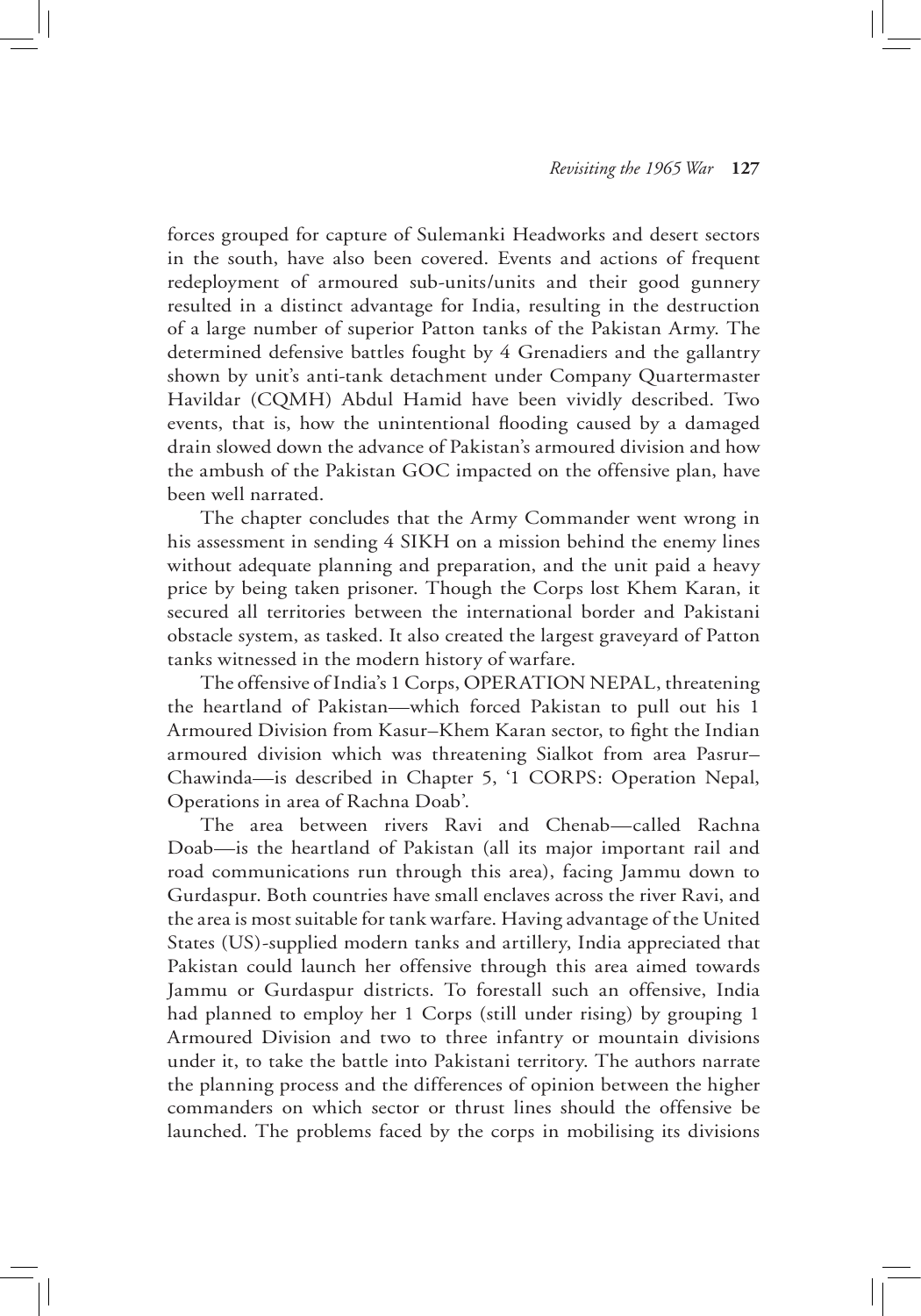(14 Infantry Division and 6 Mountain Division), lack of logistic support (including vehicles for carriage of ammunition and other warlike stores) and the support extended by civil truck drivers have been highlighted in the chapter. The fourth formation, 26 Infantry Division, deployed in situ in area Jammu came under the corps and provided it the firm base for launching of the offensive.

The authors have highlighted the personalities and war experiences of Lt Gen Harbaksh Singh and Gen J.N. Chaudhury, which, they feel, resulted in inherent differences in their approach to the war. The planning process on the Indian side has been explained in some detail.

The terrain of the Sialkot sector has been explained in detail, along with its communication and obstacle systems. Strength and locations of opposing troops holding the defences has been shown on a series of maps. The plan of Pakistan's 1 Corps has been covered, in detail. Aspects decision-making and higher direction of war of India have been analysed. This brings out the political directions (IAF to avoid engagements of civil population centres) and the 'go ahead' for crossing the international border given on 1 September by PM Lal Bahadur Shastri after reviewing the situation resulting due to Pakistani offensive in Chhamb sector, have been covered.

Also significant is the account of offensive by 1 Armoured Division under Maj Gen Rajinder Singh ('Sparrow') on 8 September. The progress of operations on both thrust lines and subsidiary/flanking operations has been narrated with details extracted from war diaries and published material of the war from India and Pakistan. The fluid battle situation, attacks by infantry and tank-to-tank engagements, impact of artillery fire and minefields laid around defensive positions and evacuation of civilian population, bring out the audacious and determined actions fought by the opposing troops.

As the initial punch by India's 1 Armoured Division could not achieve the desired results, a pause was given for additional reconnaissance, planning and regrouping, after which the offensive was recommenced. This enabled Pakistan to reinforce the sector from Kasur/Khem Karan sector, which further increased the stiff resistance faced by the Indian forces. Indian infantry also faced problems in keeping-up with their armoured counterparts, as unlike Pakistan, they were not equipped with track vehicles. Yet, it is to the credit of Indian units that they advanced up to line Chawinda–Phillora and threatened Sialkot, clearing and capturing villages and obstacles en-route.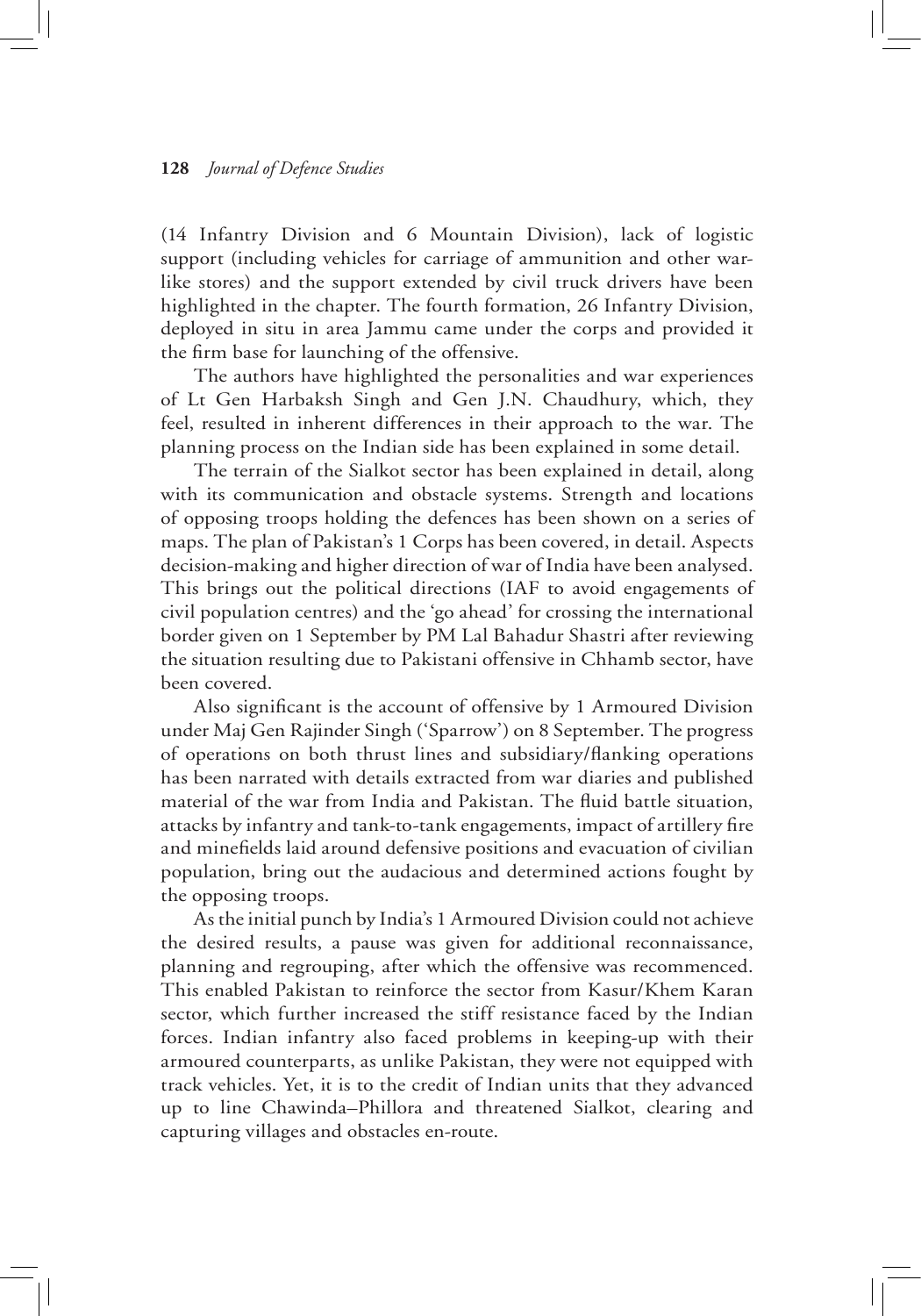Due credit has been also given to heroic deeds of the Pakistani soldiers. On the Indian side, the exemplary leadership and bravery displayed by all ranks (especially those of 17 Poona Horse, 4 Hodson's Horse and 5/9 Gorkha Rifles, has been covered. As earlier, in this chapter too, credit for the Indian success has been attributed to leadership of a very high order at unit and lower level.

Chapter 6 covers operations in Hussainiwala and Sulemanki areas. The southernmost sector of Western Command stretched from area south of Harike to Anupgarh, approximately 320 km, and was the area of responsibility of 67 Infantry Brigade being commanded by Brigadier (Brig) Bant Singh. While its troops were located at Rajasthan, for operations, he was allotted independent armoured squadrons of Deccan Horse, 61 Cavalry (mounted on horses), units of Rajasthan Police and territorial army, besides other supporting arms and services. Its task was to defend important towns like Fazilka and Ganganagar and the vital headworks at Hussainiwala.

On Pakistan's side, the area was held by 105 Infantry Brigade. It was appreciated that Pakistan would attempt to capture important places, while defending their Sulemanki Headworks against an Indian attempt. The war in this sector commenced on 6 September evening, when Pakistan artillery shelled border posts held by Punjab Police and then launched her regular troops, who succeeded in capturing areas on the road to Fazilka. Here, their advance was stalled by a company of 14 Punjab. A counter-attack was launched to recapture the area, which partially succeeded. Though tracts of Indian territory remained under Pakistan's control till end of the war, 67 Infantry Brigade defended Hussainiwala Headworks with grit and determination.

The second part of Chapter 6 covers 'Sind and Rajasthan Sector', which initially was under Delhi Area (part of Western Command). However, soon after the operations commenced in Kashmir in August 1965, the responsibility of this vast area of approximately 1,000 km was given to 30 Infantry Brigade of 11 Infantry Division (under Southern Command), located at Barmer.

In Pakistan, 51 Infantry Brigade, along with Indus and Desert Rangers, was holding the international border, with HQs at Umarkot on axis Hyderabad (Sindh)–Barmer.

Following the dictum, 'offence is the best defence', both sides decided to launch offensive operations across the international border and capture as much territory as was possible with their meagre resources.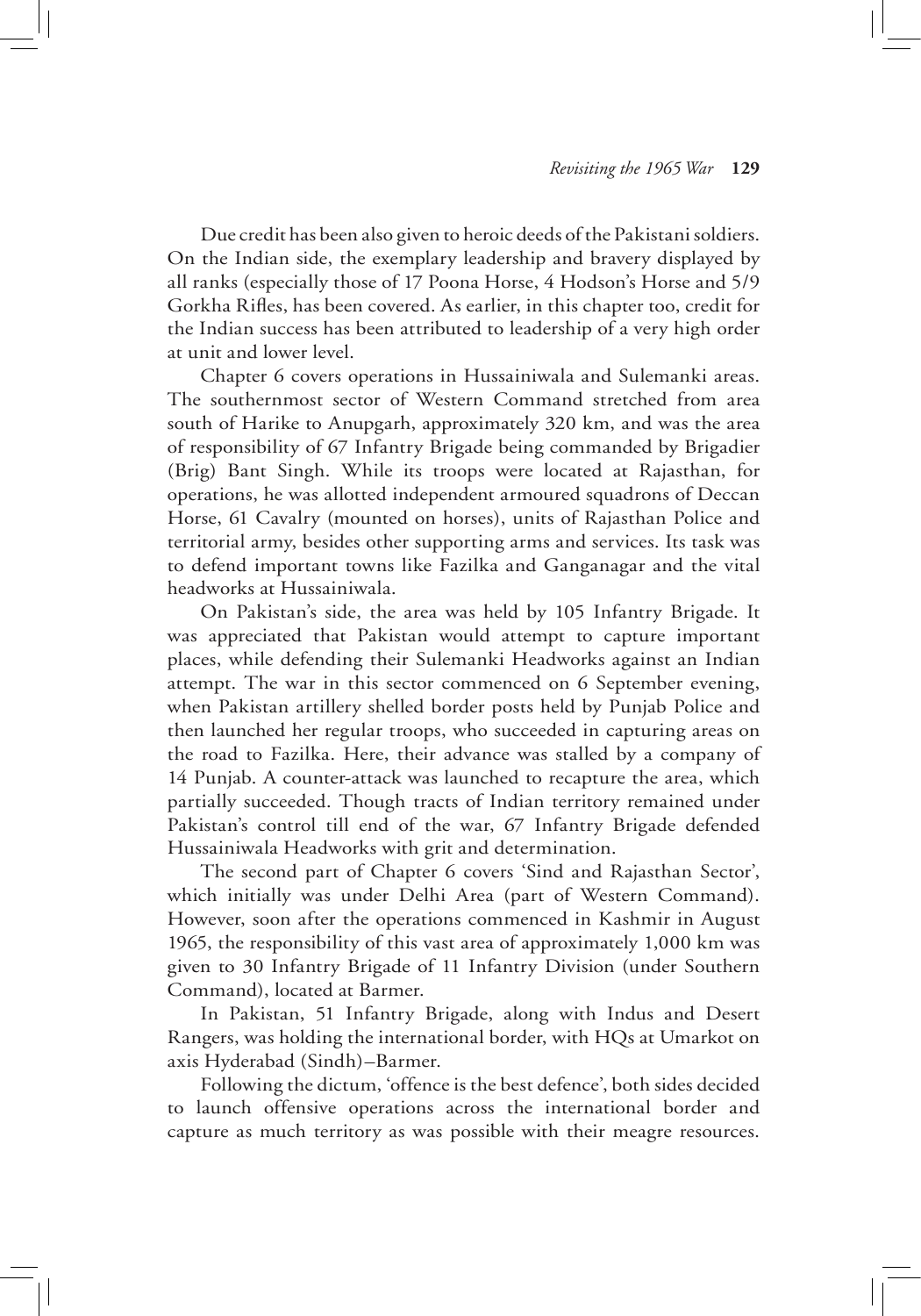While 11 Division captured Gadra Road, Pakistan secured Munabao. Besides artillery, PAF also played a major role in the operations, which continued till the ceasefire. Local population was also recruited by both sides. While Pakistan collected 'Hurs' through an appeal to Pir of Pagara, India collected 'Sodhis' and formed them into groups as hammer and bull force, to clear the infiltrators from the villages.

Chapter 7, 'The Indian and Pakistan Air Force and Navy during the War', covers the role played by the air forces and the navies of the two countries. It narrates strategic and tactical combat actions/missions flown by each side, covers a few important air raids and air-to-air engagements and the impact of air power on the war. Relying on notes and papers of pilots and other officers, the narratives make very informative and interesting reading. Special operations, like the air attacks of 5 and 6 September and the raids at Sargodha and Pathankot, have been described in an objective manner. Details of the sorties flown and losses/casualties suffered have been listed, as have been the gallantry awards won by pilots of both sides. Reasons for not ensuring air support for the Indian offensive across the international border from the word 'go' should have been mentioned (as initially PAF had a free run on Amritsar–Lahore axis).

The efforts made by Vice Admiral D.S. Soman, Chief of Naval Staff (CNS), India, to take part in the war, and how he was denied permission by the highest authority (PM Lal Bahadur Shastri), have been covered in adequate detail. Despite his repeated efforts, even after the sneak raid by Pakistan Navy on Dwarka port, the Indian Navy was not allowed to participate in an offensive manner in the 1965 war, due to the threat visualised from Indonesia to the Andaman Islands.

However, it is to the credit of our sailors that they undertook offensive patrolling along the coast, forestalled operations of Pakistan's submarines and deterred her other ships from Indian waters.

Chapter 8, 'Epilogue', covers the Tashkent talks and the follow-up of the 1965 war. Besides reviewing the planning process and views of the personalities involved in higher direction of war in both countries, it covers the performance of commanders on both sides, which is often repetitive. Quoting extensively from various books, such as *War Despatches* by Lt Gen Harbaksh Singh, *From Kutch to Tashkent* by Farooq Bajwa and *My Version* by Gen Musa, the developments from both sides are covered in some detail, leading to the ceasefire which came into effect on 23 September 1965. President Ayub's visit to the US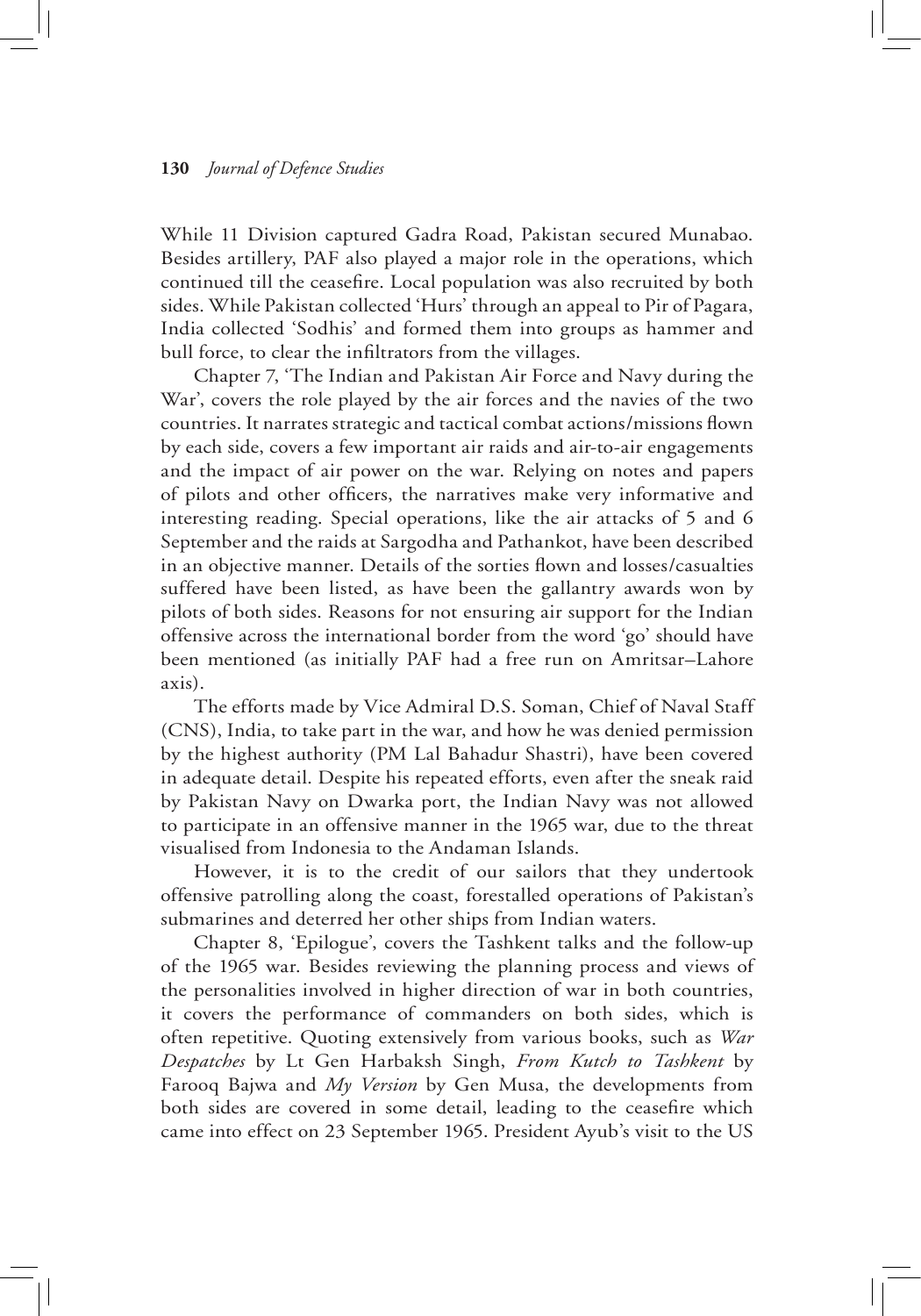in December 1965 and the January 1966 Tashkent Summit brokered by the Soviet Union are both covered.

The book has a number of annexure, photographs and maps, and a very well-documented bibliography. However, citations for views and comments (especially those on senior officers and relating to performance of troops) have not been given. Also, it is felt that considering the target audience, the account of actions fought by the opposing sides need not have been described in such minute details. Instead, the role played by supporting arms and services could have been analysed in separate chapters.

The authors and their team of researchers deserve credit and need to be complimented for collecting and sifting through a large quantity of data not only in India but also from Pakistan and other foreign sources. Their efforts in contacting actual participants who are still alive has also authenticated and enriched the narration. Their endeavour is a 'one-point source' for all actions fought by the gallant Indian soldiers during the 1965 Indo-Pak War, and will assist and encourage further research.

## **1965 Turning the Tide**

Nitin Gokhale's book provides a comprehensive account and analysis of important events of the 1965 conflict, and establishes beyond doubt that it was India which turned the tide on Pakistan and won the war. Produced in a short period of six months, within the limits of the official history, the author has sifted through published materials and interviewed actual participants. To get the feel of the operations, he has also visited the battle scenes in India.

Spread over 12 short chapters, the first three chapters describe the geopolitical situation prevailing in the Indian subcontinent during the 1960s; the brief conflict in the Rann of Kutch during May 1965; and the capture of Point 13620 by 4 Rajput in Kargil sector in May 1965 .

In the next chapter, the scene shifts to Pakistan's campaign to wrest Kashmir, by infiltration across the CFL. The role played by the local population and operations undertaken by the army in rounding-up the infiltrators have been well brought out by narrating a few actions.

The following chapter, 'How India Went on the Offensive Across the CFL', forms the heart of the book. The author brings out that having adequately countered infiltration in the Valley, India 'Turned the Tide' by attacking and capturing Haji Pir pass (and later Raja-Rani and other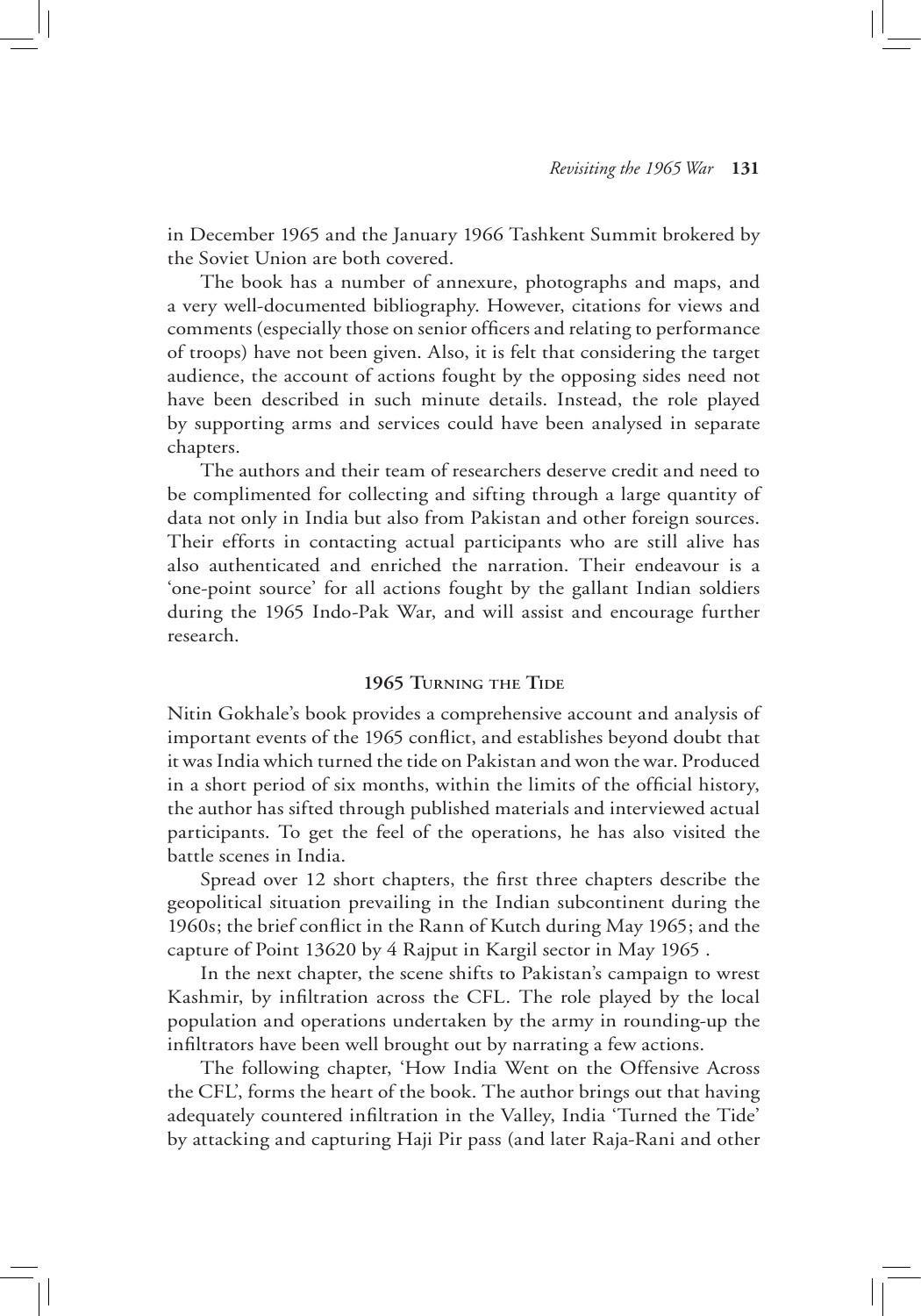features). The brave and difficult operations of 1 PARA and 2 Sikh (besides other units) have been covered in detail in a simple-to-follow narrative.

The resultant offensive by Pakistan in Chhamb sector, which initially gained ground and threatened the vital communication arteries to J&K (but later got stalled due to inept handling of war), is well described. Events and actions fought by both sides and the decision-making process of Indian leadership to take the war across the international border have been explained. The role played by C Squadron 20 Lancers in countering Pakistan armour has been highlighted.

The offensives launched by the Indian forces in Lahore and Sialkot sectors created a serious threat to the hinterland of Pakistan, forcing her to pullout troops from Khem Karan and Chhamb sectors. The strong resistance put up by the Pakistani troops and the reasons why India's offensive could not achieve its full potential have been brought out.

As the fighting reached its peak, so did the mediation efforts by the international powers to end the war. The events leading to the Tashkent Agreement of January 1966 have been narrated, in brief. A special chapter on the patriotic and nationalistic fibre displayed by the Indian Navy to participate in the war has been included. Why the highest national leadership restrained the Indian Navy, and how the silent sea arm guarded the Indian coast, has been described vividly.

How the nation responded to the war thrust on India forms the subject of the next chapter. The role played by the civilian face of India (truck drivers, railway staff, villagers, cadets of the National Cadet Corps [NCC] and many others) has been brought to surface.

In the last chapter, the author establishes beyond doubt that India asserted her will, fought for her dignity and territory and decisively won the 1965 war. The book is well documented, illustrated with maps and photographs, and makes an absorbing reading. Brave actions by Indian troops (like 3 Jat, 4 Grenadiers, 3 Cavalry and 17 Poona Horse) have been covered, which will inspire all Indians.

## **Brave Men of War**

Departing from the focus of the previous titles reviewed here, the author selects and narrates acts of valour by all ranks of the Indian Army during the 1965 war. The selection made by Rohit Agarwal merits special commendation, as it is brings out the fighting spirit, grit and determination shown by Indian soldiers.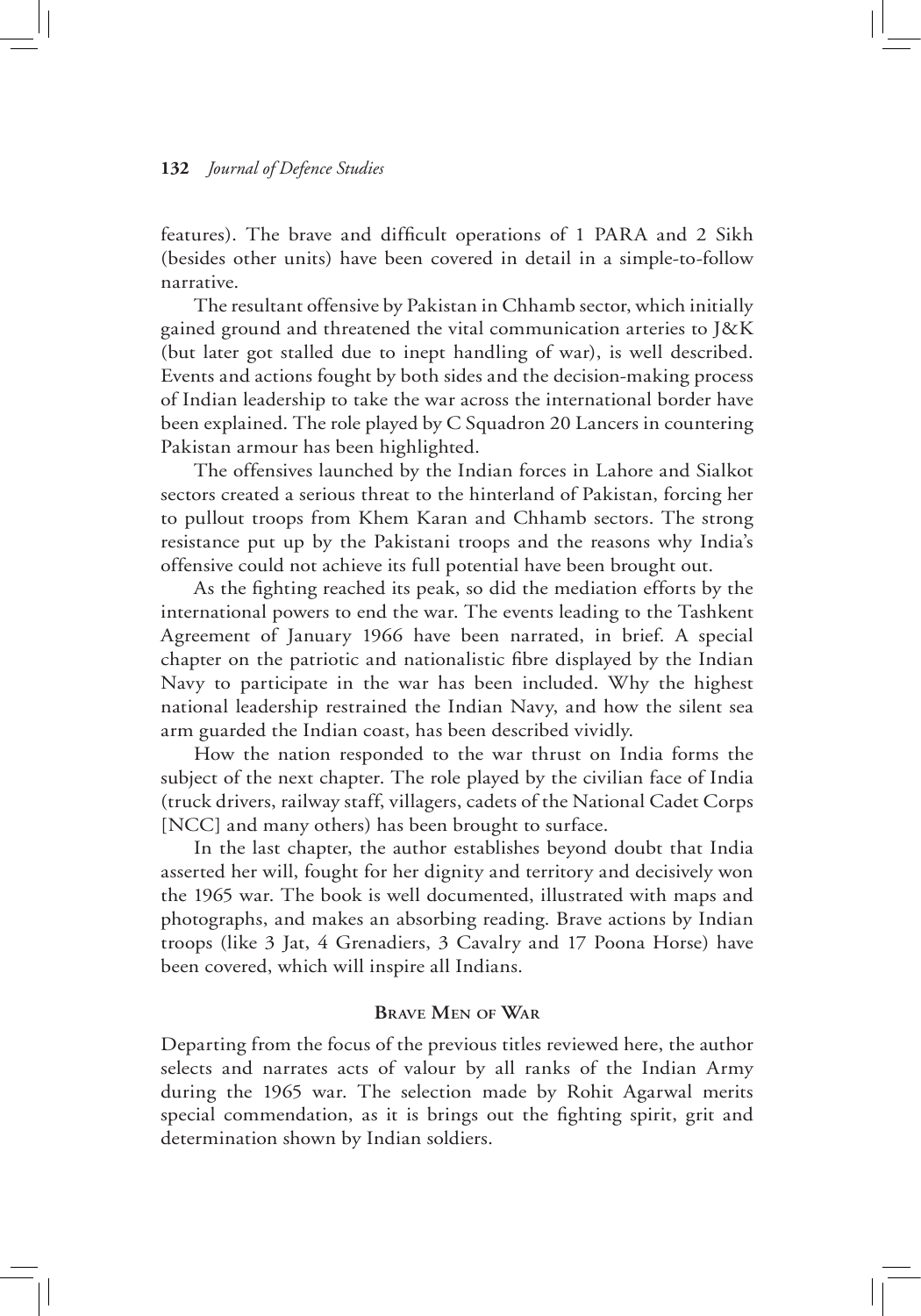After giving a brief overview of the war, the first narration is of the May 1965 attack by 4 RAJPUT to capture the post at Point 13620 in Kargil sector. The detailed planning and conduct of surprise assault at night along the difficult ridge, intensity of enemy fire, difficulty of silencing enemy bunkers and the courage shown by the troops, so ably led by young Major Randhawa, bring out the ultimate in soldiering. Though wounded, he refused evacuation and continued to motivate his men to fight from bunker-to-bunker, till the enemy was finally driven away.

The scene then shifts to J&K, August 1965, where the Indian troops battled Pakistan infiltrators for nearly a month. The patrolling action by the ad-hoc company and the attack launched by Captain (Capt) C.N. Singh in Mendher sector, on a group of Pakistan company, brings out the ingenuity and leadership of a very high order shown by the officer. Though outnumbered, his patrol inflicted heavy casualties on the infiltrators and recovered a large quantity of arms and ammunition.

This was followed by offensive actions across the CFL in Uri–Punch sector, in August 1965. Maj RanjitDayal led 1 PARA team successfully, in adverse weather and rugged terrain, facing heavy and accurate fire by enemy machine guns from dominating heights, to capture Haji Pir pass. The attack on Bedori feature (adjacent to Haji Pir pass) was launched by 19 Punjab soon after the capture of Haji Pir. Lt Col Sampuran Singh, the Commanding Officer (CO), personally moved forward with the assaulting troops, encouraging them to press on with the assault, despite casualties. When held up due to enemy fire and the going became tough, he invoked the *izzat* slogan of the unit and motivated his men, which finally resulted in the enemy being routed.

Capture of Pakistani posts, Raja and Rani, was carried out by the Punch brigade. As the initial attack on Raja had not succeeded, Lt Col N.C. Khanna, CO of 2 Sikh, a newly inducted unit, was tasked to capture it. After detailed planning, Lt Col Khanna positioned himself just behind the assaulting companies, so as to coordinate the assault. Col Khanna, though wounded, stood next to the wire and motivated his men into the attack. It was his sheer guts and daunting courage that propelled his men to press on with the assault, ultimately capturing Raja feature.

The next few incidents of valour relate to the Battle of Chhamb, where troops of 191 Infantry Brigade fought a delaying action against Pakistani offensive, Operation Grandslam. The first action described is of 3 Mahar, the unit occupying defensive positions across the river, which faced the brunt of Pakistan's offensive. How Lt Col G.S. Sangha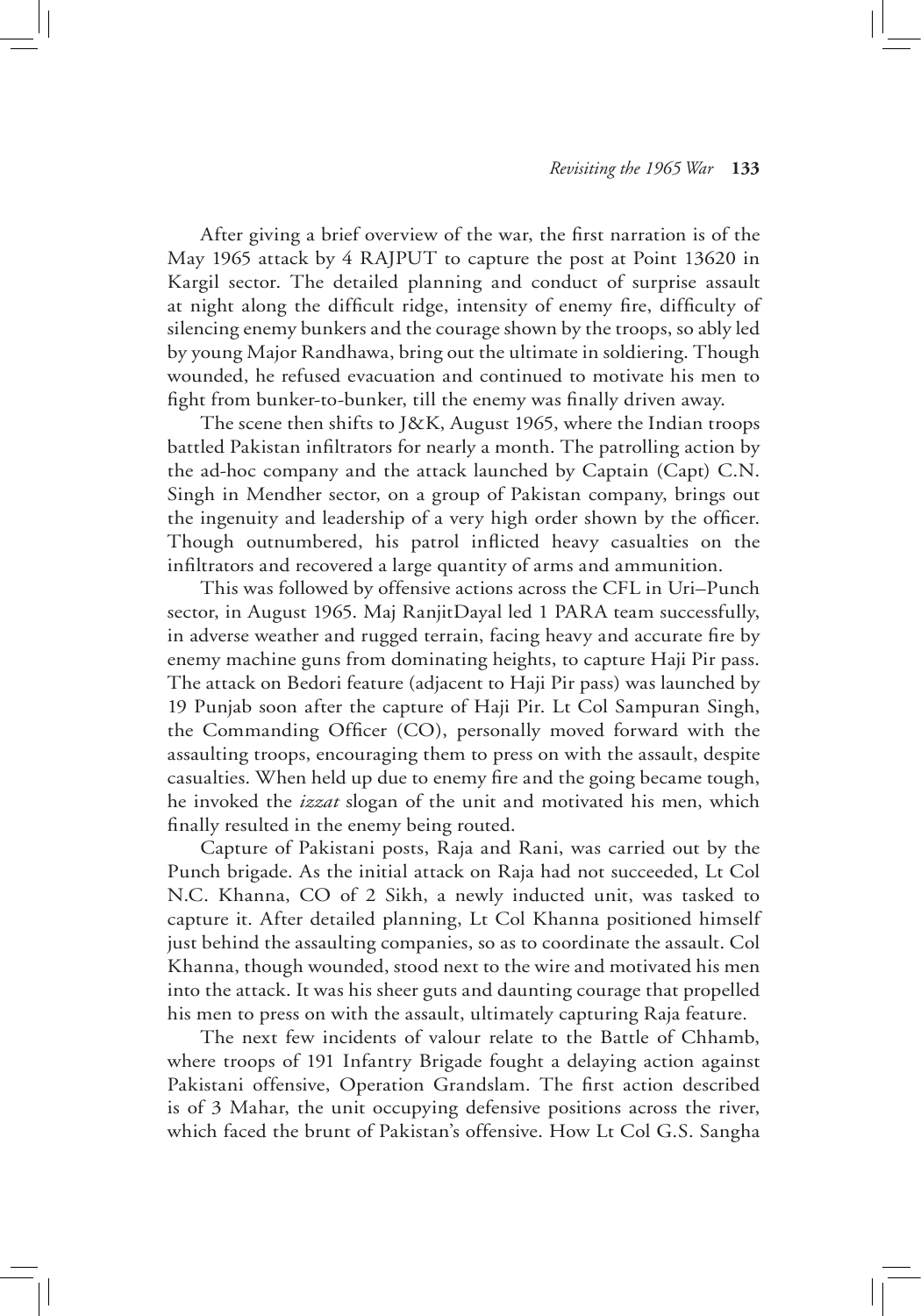organised and led his troops initially in countering infiltrators and then occupying successive delaying positions, thereby allowing time for build-up of main defensive positions, is highlighted.

The resolute leadership shown by Lt Col Nandgopal, CO of 6 Sikh Light Infantry, brings out the stamina, ability to plan and execute orders at short notice, and also how to motivate troops. The bravery displaced by Naib Subedar Sarup Singh, who went out to silence an enemy machine gun (which was causing havoc), has also been brought out.

The last action covered in the Chhamb sector recounts the brilliant and courageous part played by Maj Bhaskar Roy and his C Squadron 20 Lancers. Though equipped with lighter AMX 13 tanks than that of the enemy, anticipating the enemy tank threat, he carried out detailed planning for delaying and destroying their tanks. Due to his leadership, the squadron not only inflicted casualties on Pakistan armour but also slowed down their advance, enabling more time for preparing depth positions.

Not known to many, a small force of commandos was formed by Maj Megh Singh (3 Guards), under the encouragement of the Western Army Commander. Designated as Meghdoot Force, it operated behind the enemy lines very effectively, in the Uri–Punch sector.

Next, the offensive launched by the Indian forces across the international border into the heartland of Pakistan is described. The surprise thrust of 3 Jat towards Lahore (which captured the village of Dograi and crossed the Ichhogil Canal), under the able leadership of Lt Col Desmond Hayed, has been explained. In the final stages, Pak troops were expecting the attack and gave stiff resistance, inflicting heavy casualties on the Jats, but the personal courage and bravery of Col Hayde ensured victory. Others who earned laurels for outstanding bravery which contributed to the Indian flag being flown at Dograi were Subedar Khazan Singh (who officiated as a company commander), Subedar Pale Ram, Capt Kapil Thapa, Maj Asa Ram Tyagi, Maj R.S. Sandhu and Sepoy Lehna Singh.

On the Khalra–Barki–Lahore front, 4 Sikh attacked and captured Barki after a stiff hand-to-hand fight. As the going became tough for his assaulting troops, Subedar Ajit Singh picked up a machine gun and charged the enemy bunker, silencing it. In another sub-sector, Lieutenant (Lt) Kanwaljit Singh led his soldiers in a surprise and bold assault over enemy trenches, forcing the them to withdraw.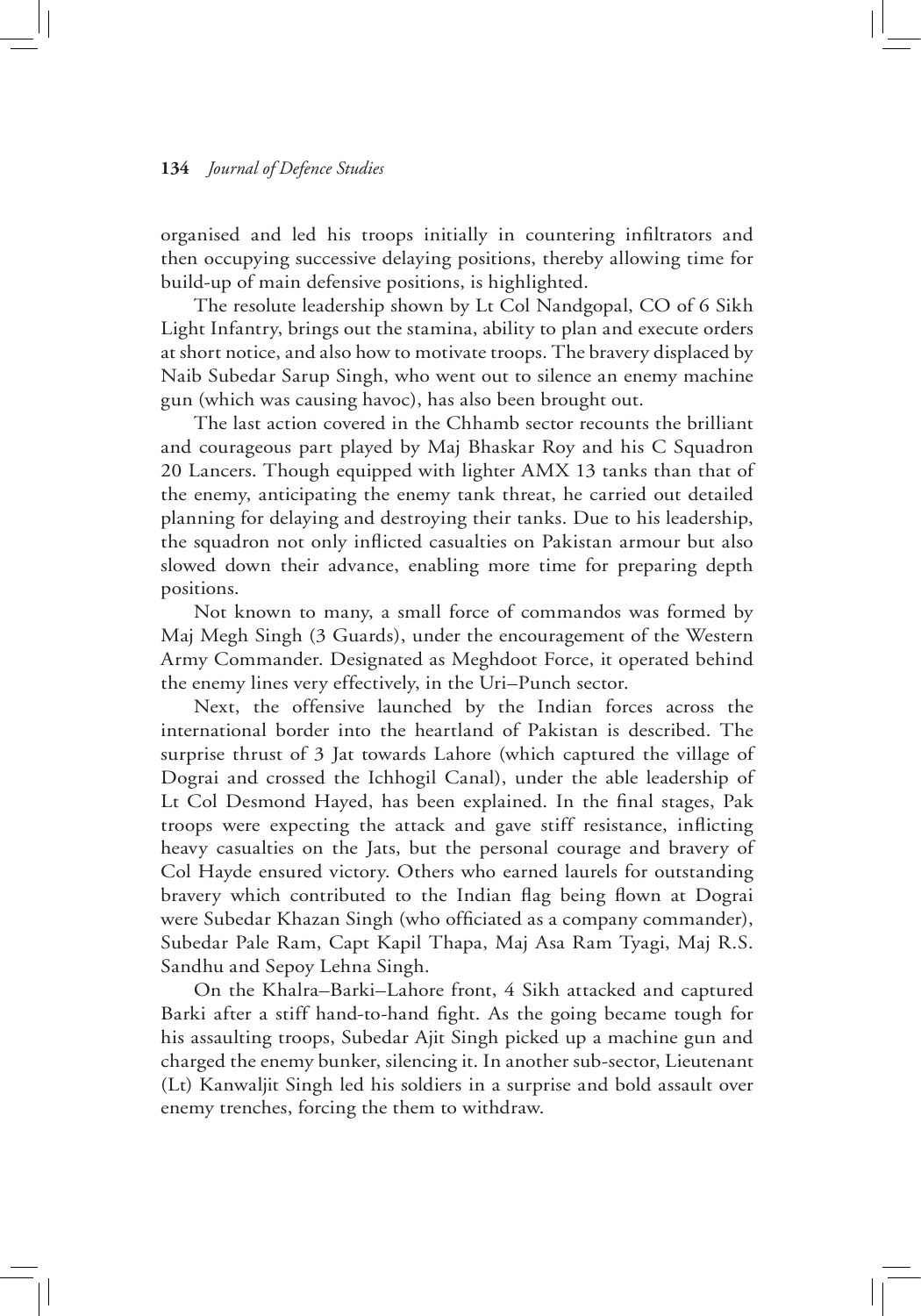The daunting and courageous spirit displayed by Subedar Major Kul Bahadur Thapa of 6/8 Gorkha Rifles has been narrated in the next chapter. He risked enemy fire but moved around in the operational area of his unit driving a jeep with trailer, and delivered hot food to his men.

Rightly titled 'Daring beyond Duty', the next chapter is the account of CQMH Abdul Hamid of 4 Grenadiers, who knocked out seven Pakistani tanks in defence of Khem Karan, which greatly blunted the Pakistani offensive in the sector. It is a just tribute to his bravery that a memorial for him has been erected by the villagers of the area.

The next account relates how three peacetime troublemakers of 4 Grenadiers, Shafi, Naushad and Suleiman, became war heroes. These Grenadiers, mounting a light machinegun position on the road from Khem Karan, noticed a convoy of Pakistani jeeps approaching. They engaged them effectively, and later it was revealed that the GOC of Pakistan 1 Armoured Division had been killed in this ambush. This caused disruption in their command and control set-up.

The next two narrations bring out feats of glory achieved by two armoured regiments in Khem Karan sector, which blunted the offensive of Pakistan 1 Armoured Division. Deccan Horse, under the leadership of Lt Col A.S. Vaidya, though equipped with Sherman tanks (inferior to Pattons of Pakistan), proved that better training and leadership are battlewinning factors even in an unequal match. The regiment accounted for 11 Pattons for the loss of four Shermans. Alongside, 3 Cavalry, commanded by Lt Col Salim Calib, fought with their Centurions and proved that their gunners were better than those of Pakistan tank regiments. Thus, along with 4 Grenadiers and Deccan Horse, he greatly contributed in creating Patton Nagar in Khem Karan.

In the Sialkot sector, 69 Mountain Brigade was assigned the task of capturing Maharajke village. In phase two of this attack, 4 Madras, under command of Lt Col H.L. Mehta, was tasked to capture a portion of the enemy position. While initially the attack went smoothly, the enemy reacted with intense artillery fire and put up a stiff resistance, stalling all efforts to capture the feature. Located well forward, Lt Col Mehta realised that daylight was fast approaching and his own troops will be caught in the open. Hence, he personally rallied reserve troops and motivated them to follow him in the assault. Seeing their CO in the lead, 'Tumbis' responded with vigour and speed and the enemy were routed just before first light.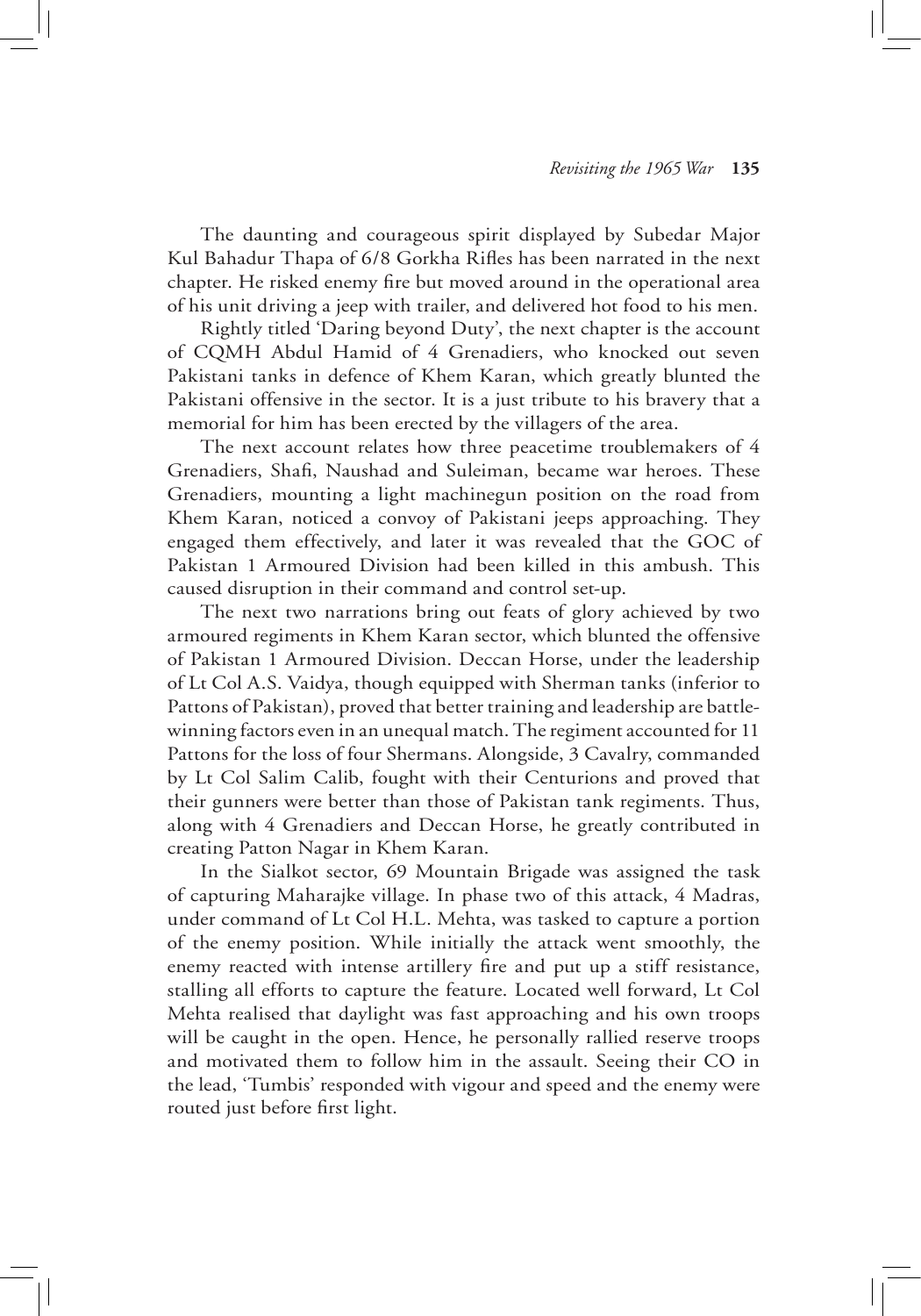The leadership provided by Lt Col A.B. Tarapore, while leading 17 Poona Horse in Sialkot sector, is the topic of next chapter. Given the task of leading the Indian offensive into Pakistan territory, the regiment fought close and intense battles with Pakistan tanks at Chawinda and Phillora. Even during intense enemy shelling, Lt Col Tarapore would open the cupola of his tank and look out, so that his troops could see him. He inflicted heavy casualties on the enemy, destroying nearly 60 tanks against a loss of nine. Though wounded, he refused to be evacuated and continued to lead his regiment from the front, till he was fatally wounded.

Amongst the other brave actions during the Indian offensive, those of Lt Col M.M.S. Bakshi and Maj Bhupinder Singh (both of 4 Hodson's Horse), and of Maj M.A.R. Sheikh (16 Cavalry), also merit mention. During the advance of 1 Armoured Brigade to Phillora, Lt Col Bakshi's able guidance resulted in his own tank crew destroying three Pakistan tanks, before his tank was hit and set on fire. Abandoning his tank along with his crew, he moved to another tank and continued to lead his regiment in the intense, sharp battle. In the Battle of Chawinda, Maj Bhupinder's tank was hit by a Patton and caught fire. Showing presence of mind and courage, he extinguished the fire and continued to fight till his tank was again hit, this time by a Cobra missile. Though wounded, Bhupinder continued to encourage his troops to engage the enemy, till he was evacuated.

On 8 September, 16 Cavalry was assigned the task to lead the advance into Pakistan territory. Maj M.A.R. Sheikh was commanding the leading squadron, which encountered stiff resistance from Pakistan Patton tanks. Though wounded twice, he refused to be evacuated till there was a lull in battle.

The last action of the war was fought on 2 November, for capture of feature OP HILL in Mendher sector. As Pakistan refused to vacate the feature despite the ceasefire having come into effect on 23 September, an attack was launched by 120 Infantry Brigade with 5 Sikh Light Infantry (under command of Lt Col Sant Singh), 7 Sikh and 2 Dogra. Though the enemy offered stiff resistance and the assaulting troops suffered heavy casualties, the boldness and courage infused by Lt Col Sant Singh in his troops resulted in victory. Capt Mubayi, Naik Darshan Singh and Subedar Piara Singh displayed bravery of high order. The contribution of 7 Sikh and 2 Dogra in the overall successes was also immense.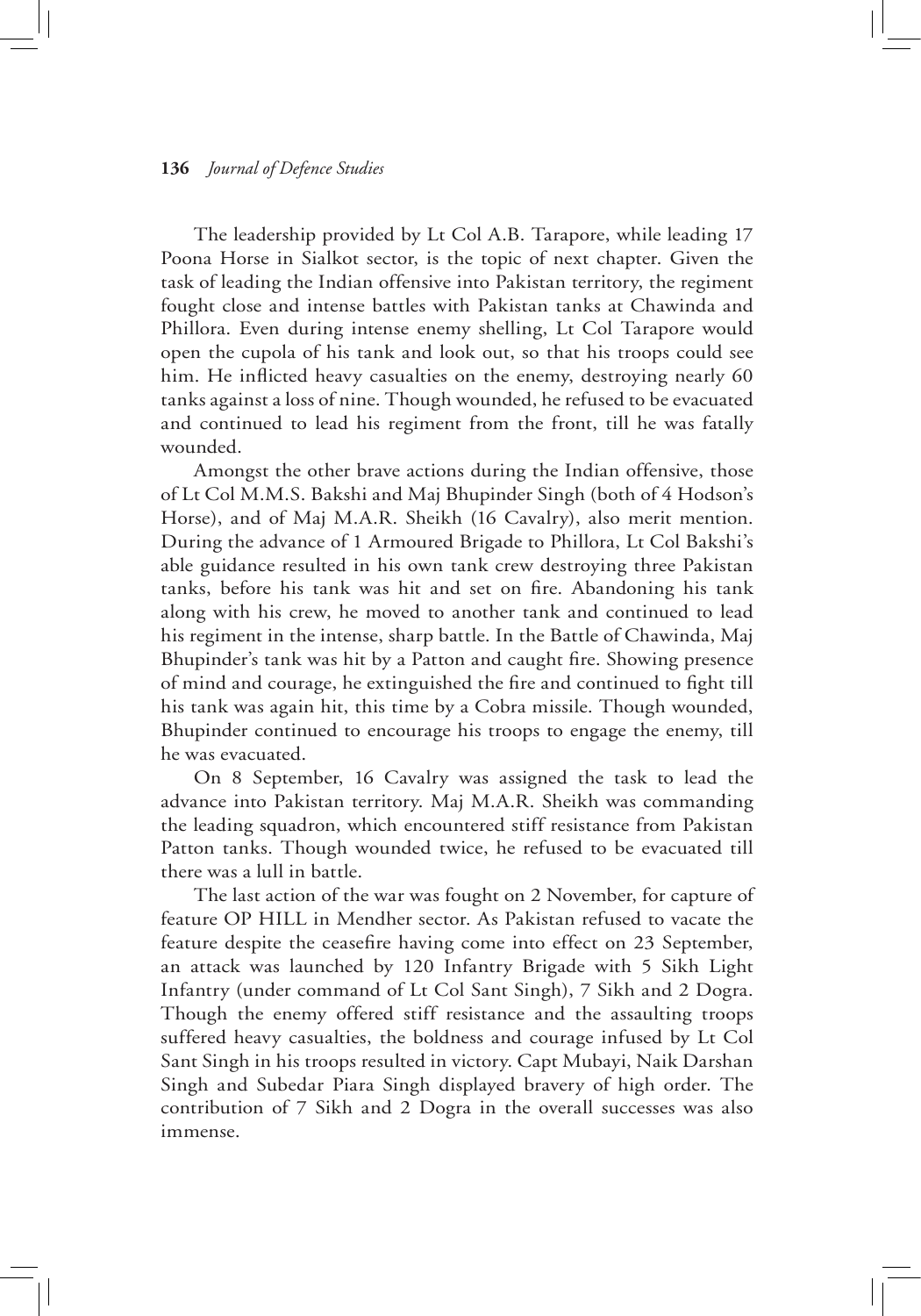The vital role played by Capt Chaudhury of 2nd (Independent) Air Observation Flight, (Air OP Flt) initially in detecting the infiltrators and later during the tank battles, highlights his ingenuity and skill both in acting as an observer for artillery shoots and for gaining information of the enemy tanks.

The contribution of artillery in the war has also been highlighted through two case studies, namely, the role played by 1642 Battery of 164 Field Regiment in the attack of 1 PARA on Haji Pir and by 14 Field Regiment in their attack on Kalidhar Ridge by 6 Sikh Light Infantry.

The significant part played by Gen J.N. Chaudhuri and Lt Gen Harbaksh Singh in evolving and implementing the war strategy, resulting in the Indian victory, has been covered. Also, a special tribute has been included for the ordinary people of India (especially the youth), without whose voluntary support, goodwill and contribution, the soldiers in the war would not have succeeded.

The book ends with a good bibliography and pictures of a few heroes. The author needs to be complimented for selecting case studies very objectively, and narrating the heroic deeds imaginatively, in a simple, easy-to-read language. The book will be of interest to readers in all walks of life. For wider reading audience, publication in Hindi and regional languages may also be considered.